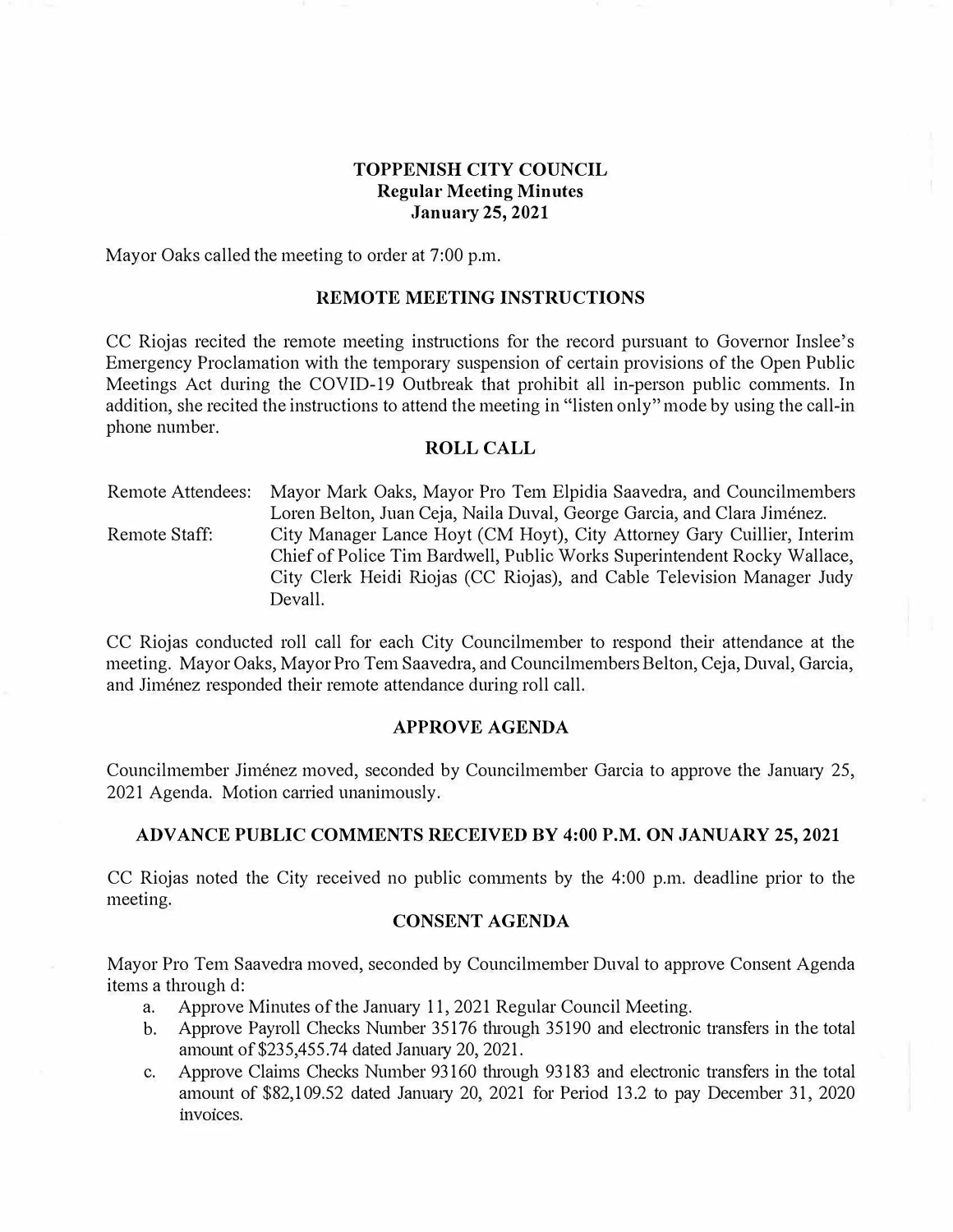d. Approve Claims Checks Number 93184 through 93225 and electronic transfers in the total amount of \$31,586.96 dated January 25, 2021 and void Check Number 93136. Motion carried unanimously.

### **NEW BUSINESS**

**Resolution 2021-05: A Resolution Authorizing the City Manager to Execute a Teclmical Assistance Contract With the Yakima County Council of Governments for Land-Use and Planning Review Services.** 

Councilmember Jimenez moved, seconded by Councilmember Belton to approve Resolution 2021- 05. Motion carried unanimously.

**Resolution 2021-06: A Resolution Approving General Agreement With HLA Engineering and Land Surveying, Inc. for the Water Service Meter Replacement Project.** 

Councilmember Belton moved, seconded by Councilmember Jimenez to approve Resolution 2021- 06. Motion carried unanimously.

## **COUNCIL MEETING REPORTS/COMMUNITY ANNOUNCEMENTS**

Councilmember Belton had nothing to report.

Councilmember Ceja had nothing to report.

Councilmember Duval expressed her appreciation to Astria Toppenish Hospital and the Toppenish School District for organizing the vaccination clinic on January 22, 2021. She also thanked the people that volunteered to display the luminaries on Fort Road to recognize the lives lost to COVID-19 in Yakima County.

Councilmember Garcia had nothing to report.

Councilmember Jiménez reported her participation in the Martin Luther King Jr. Peace Drive on January 18, 2021 and that the event well attended by the community. She thanked City staff in the Fire, Police, and Public Works Departments that assisted in the MLK Peace Drive. Councilmember Jiménez announced that the vaccination clinic distributed 319 vaccines on January 22, 2021.

Mayor Pro Tern Saavedra had nothing to report.

Mayor Oaks had nothing to report.

# **CITY MANAGER REPORT**

CM Hoyt updated Council on the following:

- MLK Peace Drive
- February 1, 2021 Study Session agenda topics
- Public Works projects
- Extreme Weather Shelter is a 24-hour shelter